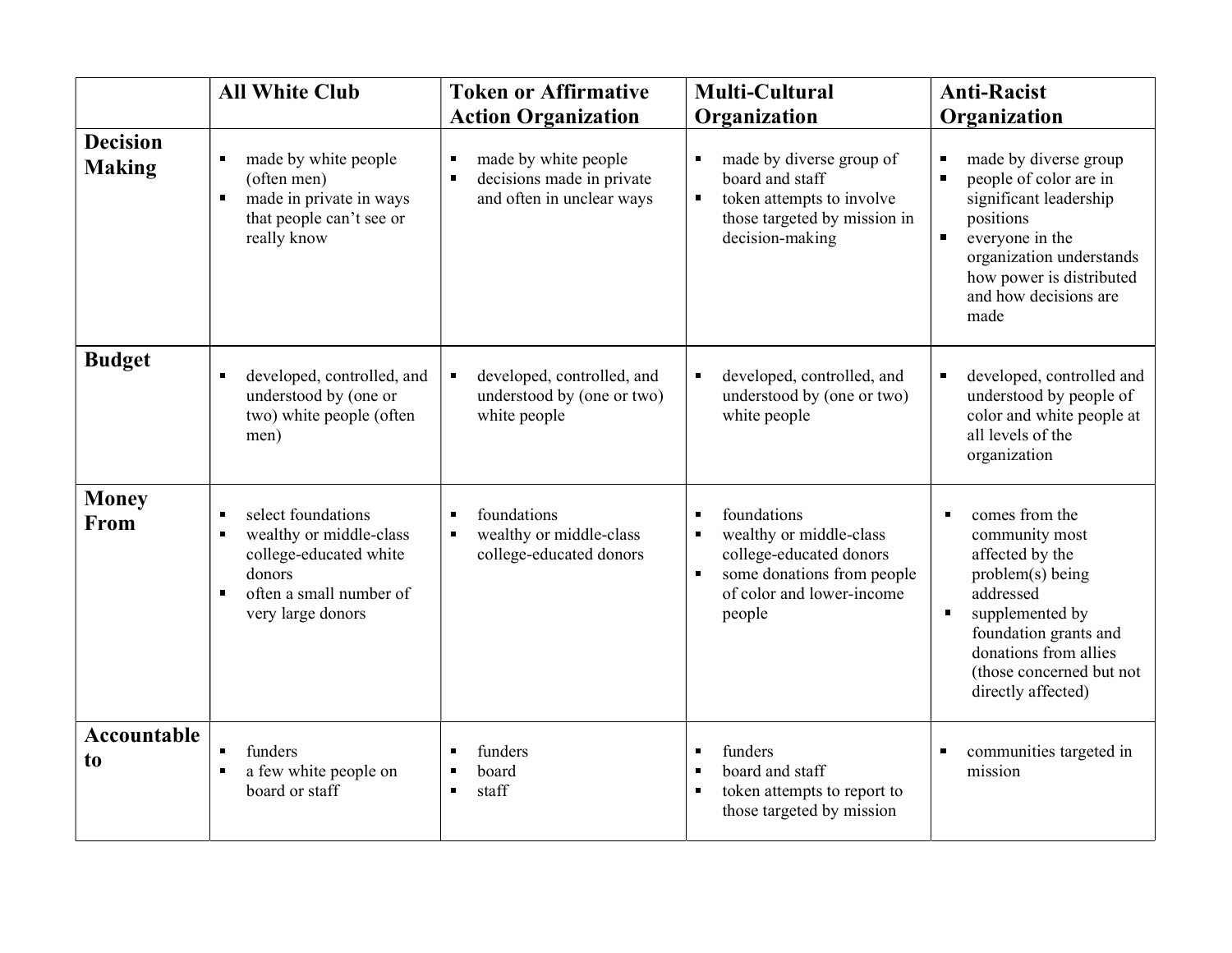|                  | <b>All White Club</b>                                                                                                                                                                                                                                                                                                                        | <b>Token or Affirmative</b>                                                                                                                                                                                                                                                                                                                                                                                                                                               | <b>Multi-Cultural</b>                                                                                                                                                                                                                                                                                                                                                                                                                                                                                                                          | <b>Anti-Racist</b>                                                                                                                                                                                                                                                                                                                                                                                                                                         |
|------------------|----------------------------------------------------------------------------------------------------------------------------------------------------------------------------------------------------------------------------------------------------------------------------------------------------------------------------------------------|---------------------------------------------------------------------------------------------------------------------------------------------------------------------------------------------------------------------------------------------------------------------------------------------------------------------------------------------------------------------------------------------------------------------------------------------------------------------------|------------------------------------------------------------------------------------------------------------------------------------------------------------------------------------------------------------------------------------------------------------------------------------------------------------------------------------------------------------------------------------------------------------------------------------------------------------------------------------------------------------------------------------------------|------------------------------------------------------------------------------------------------------------------------------------------------------------------------------------------------------------------------------------------------------------------------------------------------------------------------------------------------------------------------------------------------------------------------------------------------------------|
|                  |                                                                                                                                                                                                                                                                                                                                              | <b>Action Organization</b>                                                                                                                                                                                                                                                                                                                                                                                                                                                | Organization                                                                                                                                                                                                                                                                                                                                                                                                                                                                                                                                   | Organization                                                                                                                                                                                                                                                                                                                                                                                                                                               |
| Power and<br>Pay | white people in decision-<br>$\blacksquare$<br>making positions, paid<br>very well<br>people of color (and/or<br>$\blacksquare$<br>women) in administrative<br>or service positions paying<br>low wages<br>few if any benefits, and<br>$\blacksquare$<br>little job security<br>people at bottom have<br>$\blacksquare$<br>very little power | white people in decision-<br>$\blacksquare$<br>making positions, paid<br>relatively well<br>people of color (and/or<br>П<br>women) in administrative or<br>service positions that pay<br>less well<br>few, if any benefits for<br>$\blacksquare$<br>anyone<br>sometimes 1 or 2 people of<br>$\blacksquare$<br>color in token positions of<br>power, with high turnover or<br>low levels of real authority<br>people at bottom have very<br>$\blacksquare$<br>little power | white people in decision-<br>$\blacksquare$<br>making positions, paid<br>relatively well<br>people of color in<br>$\blacksquare$<br>administrative or service<br>positions that pay less well<br>1 or 2 people in positions of<br>$\blacksquare$<br>power, particularly if their<br>work style emulates those of<br>white people in power<br>training to upgrade skills is<br>$\blacksquare$<br>offered<br>$\blacksquare$<br>people of color may not be<br>at equal levels of power with<br>white people, but a level of<br>respect is present | people of color in<br>$\blacksquare$<br>decision-making position<br>that pay a decent wage<br>comparable to the wages<br>of white people in the<br>organization<br>administrative and<br>$\blacksquare$<br>service positions<br>perceived as stepping<br>stone to positions of more<br>power (if desired) and<br>those positions reflect<br>some decision-making<br>power and authority<br>training and other<br>$\blacksquare$<br>mentoring help provided |
| <b>Located</b>   | in white community<br>$\blacksquare$<br>decorations reflect a<br>$\blacksquare$<br>predominantly white<br>culture                                                                                                                                                                                                                            | in white community<br>П<br>decorations reflect some<br>$\blacksquare$<br>cultural diversity                                                                                                                                                                                                                                                                                                                                                                               | physically accessible to<br>D<br>people of color<br>decorations reflect a<br>$\blacksquare$<br>commitment to multi-<br>culturalism                                                                                                                                                                                                                                                                                                                                                                                                             | physically accessible to<br>п<br>community served<br>decorations reflect a<br>commitment to multi-<br>culturalism and power<br>sharing                                                                                                                                                                                                                                                                                                                     |
| <b>Members</b>   | white people, with token<br>$\blacksquare$<br>number of people of color<br>(if any)<br>members have no real<br>$\blacksquare$<br>decision-making power                                                                                                                                                                                       | white people and people of<br>$\blacksquare$<br>color, with only a token<br>ability to participate in<br>decision-making<br>people of color are only<br>$\blacksquare$<br>aware of the organization<br>because it is providing a<br>direct service                                                                                                                                                                                                                        | from diverse communities<br>$\blacksquare$<br>token encouragement to<br>$\blacksquare$<br>participate in decision-<br>making                                                                                                                                                                                                                                                                                                                                                                                                                   | from range of<br>communities targeted by<br>mission<br>encouraged to participate<br>$\blacksquare$<br>in decision-making<br>provided training to<br>enhance skills and<br>abilities to be successful<br>in the organization and<br>their communities                                                                                                                                                                                                       |